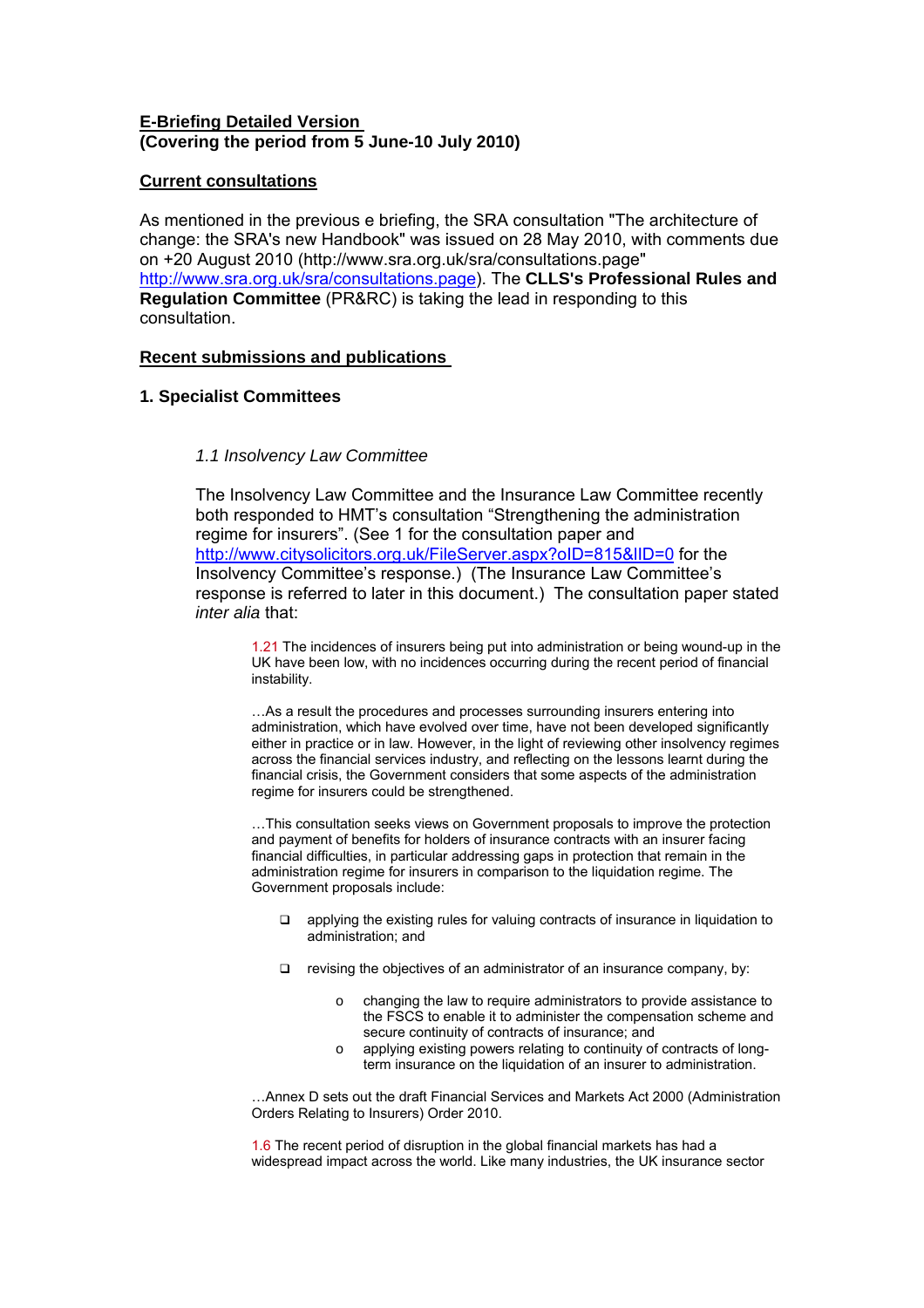has been affected; however, both the insurance industry and the UK's prudential regulatory regime for insurers have stood up well to testing economic conditions.

…1.8 In the light of reviewing other insolvency regimes across the financial services industry, and reflecting on the lessons learnt during the financial crisis, the Government considers that some areas of the administration regime for insurers, which has evolved over time, could be strengthened.

1.9 In this consultation, the Government seeks views on whether to refine the administration regime for insurers to improve the continuity of payments and protection for policyholders should an insurer go into administration, in particular, by:

- $\Box$  adopting certain aspects of the liquidation regime for contracts of long-term insurance incorporated in section 376 of Financial Services and Markets Act 2000 (FSMA), and under the Insolvency Act 1986 and the Insurers (Winding Up) Rules 2001; and
- $\Box$  adding specific duties to the objectives of the administrator of an insurer in addition to those currently required under Schedule B1 to the Insolvency Act 1986.

Where there are insufficient resources available to pay unsecured creditors (such as insurance policyholders) in full, an administrator can only act in a way that does not unnecessarily harm the interests of the creditors of the company as a whole. This approach may have a negative impact on insurance policyholders, particularly those with long-term contracts (such as life and annuity policies), who rely upon the cashflows from their matured policies as their main source of income.

1.21 The incidences of insurers being put into administration or being wound-up in the UK have been low, with no incidences occurring during the recent period of financial instability. This has resulted in the procedures and processes surrounding insurers entering into administration not being highly developed either in practice or in law.

1.23 Despite the low number of insolvencies in the insurance sector, distinct gaps remain in the administration regime for insurers in comparison to the liquidation regime. This could result in policyholders, in particular those with long-term contracts of insurance, not receiving equivalent protection under insolvency law when an insurer is in administration as would apply when the insurer goes into liquidation. In particular:

- $\Box$  there are no rules for the valuation of general or long-term insurance contracts in administration, resulting in a lack of clarity on how to deal with these contracts once an insurer defaults; and
- $\Box$  although an administrator currently has the power to:
	- o provide assistance to enable the FSCS to administer the compensation scheme and secure continuity of contracts of insurance; and
	- o continue the business of the insurer and make payments under any policies; the administrator is not required to do so.

#### **Valuation of insurance contracts**

1.24 Although the Financial Services and Markets Act 2000 (Administration Orders Relating to Insurers) Order 2002 modified the administration regime for insurers to some degree, it did not provide a comprehensive regime for insurers, as at that time it was considered that the existing alternative provisions for insurers were sufficient. However, now further revisions are considered necessary as, for example, the rules for valuation of both general and long-term contracts in the event of a winding-up under the Insurers (Winding Up) Rules 2001 do not apply when an insurer goes into administration.

…1.26 For the FSCS process to work efficiently, it is considered that an administrator should be required to provide assistance to the FSCS to enable it to administer the scheme and to secure continuity of long-term insurance contracts, mobilising the administrative resources of the insurer.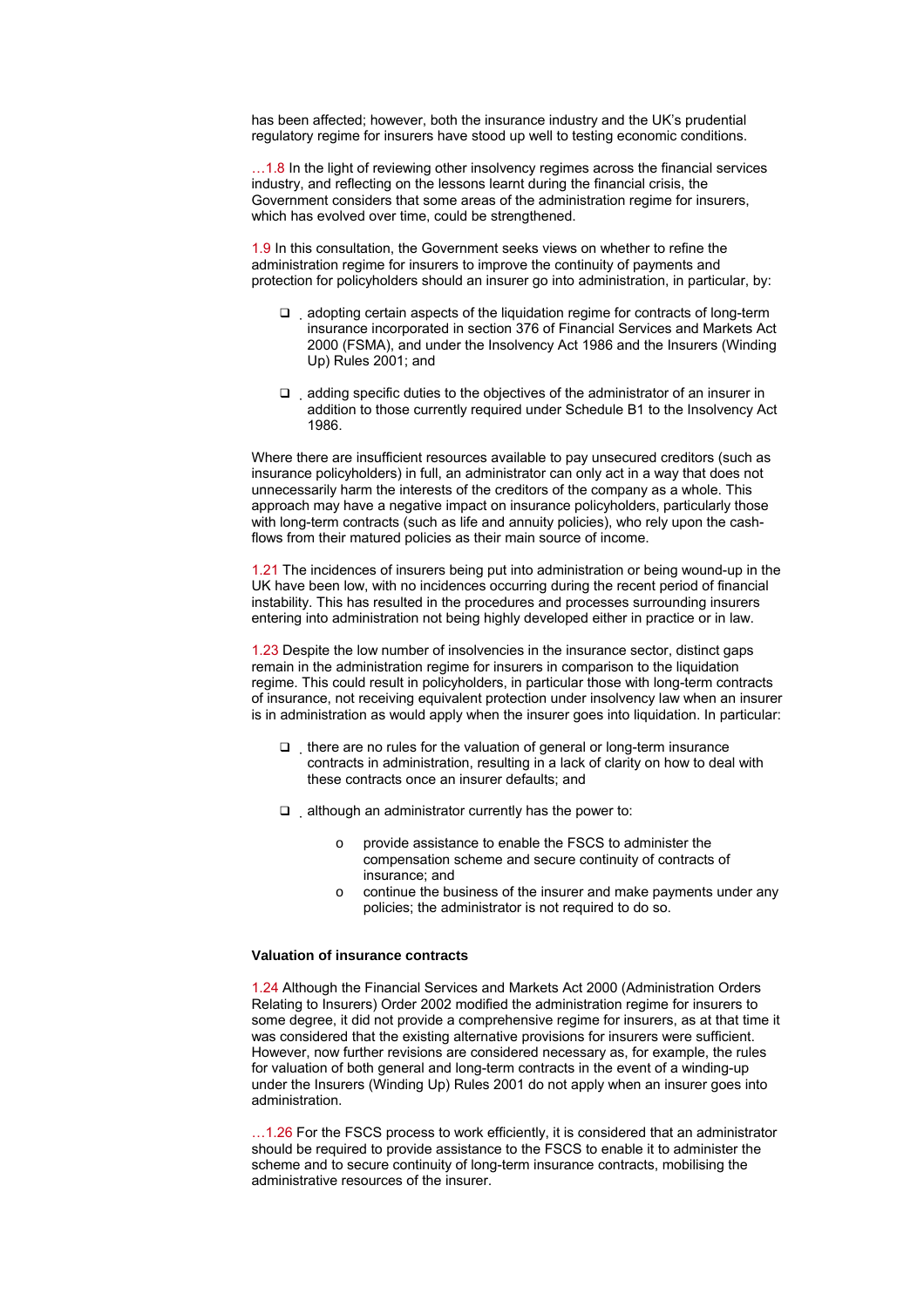…1.27 Section 376 of FSMA ensures that, where possible, long-term insurance contracts will continue where an insurer goes into liquidation. Unless otherwise directed by a court, the liquidator is required to maintain existing contracts so that they may be transferred to another insurer as a going concern.

1.28 In contrast, when an insurer is in administration, although an administrator currently has the power to continue the business of the insurer (activities of which includes collection of premiums, managing investments and the payment of benefits under any policies), the administrator is not required to do so.

...1.30 In the light of reviewing other insolvency regimes across the financial services industry and lessons learnt across the financial sector the Government has identified a number of areas where the administration regime for insurers could be strengthened. This consultation seeks views on proposals to amend the existing administration regime by:

- $\Box$  applying the existing rules for valuing contracts of insurance in liquidation to administration; and
- $\Box$  revising the objectives of an administrator of an insurance company, by:
	- o changing the law to require administrators to provide assistance to the FSCS to enable it to administer the compensation scheme and secure continuity of contracts of insurance; and
	- o applying existing powers relating to continuity of contracts of longterm insurance on the liquidation of an insurer to administration.

...2.1 This Chapter outlines the proposals to improve the continuity of benefit payments and protection under the insurance policies for policyholders should an insurer go into administration. The proposals are to:

- apply the existing rules for valuing contracts of insurance in liquidation to administration; and
- $\Box$  revise the objectives of an administrator of an insurance company, by:
	- o changing the law to require administrators to provide assistance to the FSCS to enable it to administer the compensation scheme and secure continuity of contracts of insurance; and
	- o applying existing powers relating to continuity of contracts of longterm insurance on the liquidation of an insurer to administration.

...2.7 The Government proposes to place an additional duty on an administrator, to provide assistance to the FSCS to ensure it is able to fulfil its obligations which includes securing continuity and payment of long-term insurance contracts…

...2.10 The continuity of long-term insurance by the FSCS is particularly important given that some policyholders may rely on the insurance payments, and any significant delays in these payments could result in hardship. For the FSCS to work efficiently, the Government considers that an administrator should be required to provide assistance to the FSCS to enable it to secure continuity of long-term insurance contracts, mobilising the administrative resources of the insurer.

…2.14 In contrast to the winding-up regime, the appointed administrator of an insurer does not have a duty to carry on the contracts of long-term insurance with a view to transferring them to an alternative insurer. Although policyholders have a right to compensation where an insurer defaults, and will therefore be able to recover the majority of the amounts due through the FSCS (though this is limited to 90 per cent of the claim in relation to long-term insurance contracts), this may only be after some delay due to, for example, the time required to make a claim to the FSCS, and for that claim to be administered. As many policyholders rely upon payments under these policies as their main source of income, any significant delays in payment benefits could result in hardship for a number of vulnerable sectors of the population, including pensioners and the sick.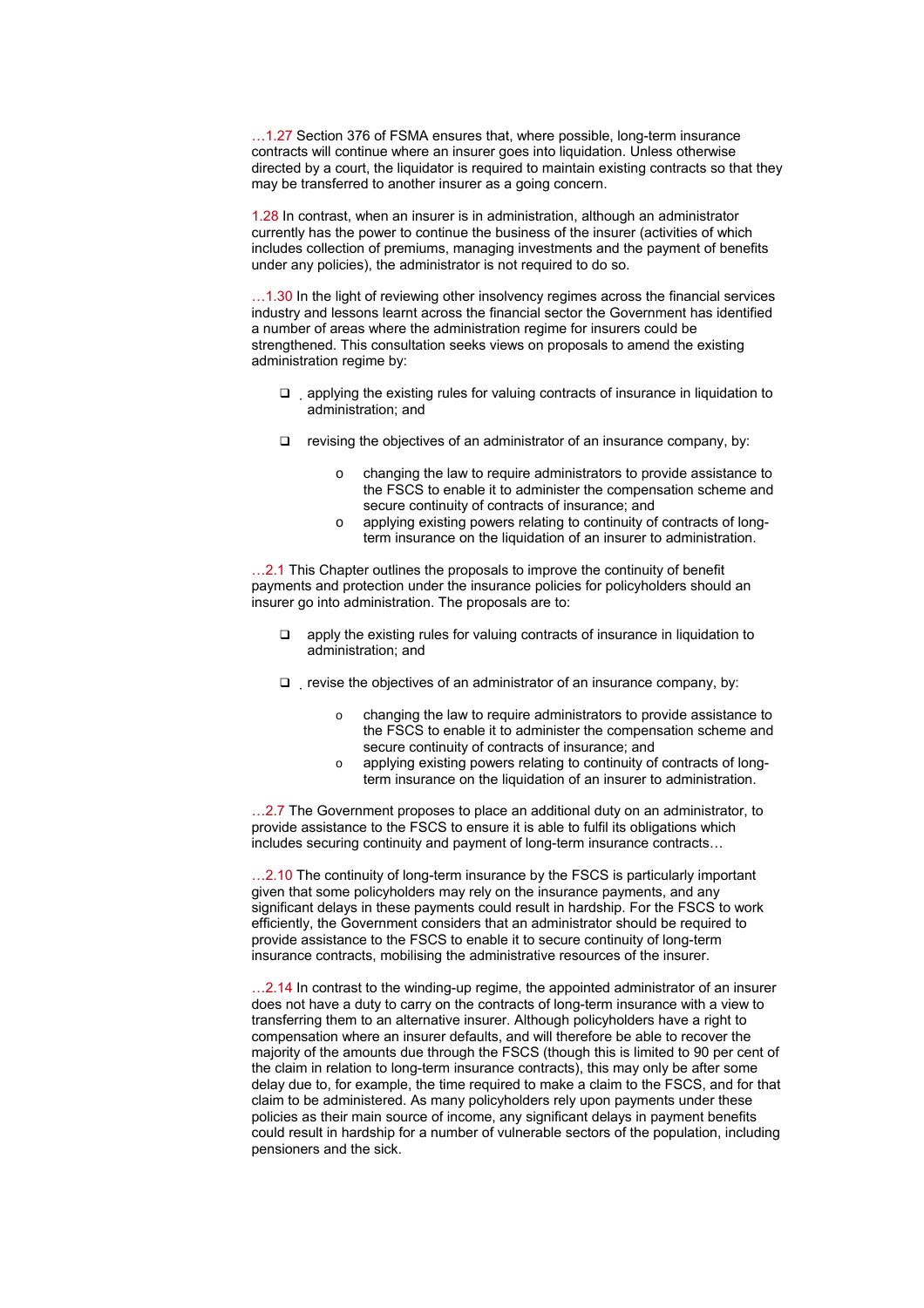....2.16 To alleviate any potential distress caused to holders of long-term insurance contracts with an insurer that has entered into administration, the Government considers that there is a need to adopt in administration the same protection as afforded in liquidation for the holders of long-term insurance contracts. This would need to be alongside the administrator providing assistance to the FSCS to enable it to issue continued payments and to continue the collection of premiums.

2.17 The proposed duty will impose a requirement on the administrator to carry out the insurer's contracts of long-term insurance with a view to the transfer of part or all of the business to another insurer, and it will be made clear that this duty is an exception to the administrator's duty to act in the interests of the company's creditors as a whole.

## In response to the paper, the Insolvency Law Committee stated, *inter alia*, that

The principal concerns with imposing a duty on an administrator to assist the FSCS to enable the FSCS to administer the compensation scheme and making compliance with that duty an overriding priority above the duty to perform functions in the interests of creditors as a whole are obvious. Imposing that duty on an administrator would in effect oblige the administrator to act in accordance with the directions of the FSCS and its priorities at (presumably) no cost or liability to the FSCS or its levy payers.

In practice the administrators and the FSCS would have a common interest in avoiding policyholder hardship/payment delay. There would therefore be a high level of immediate and continued cooperation between the Insolvency Practitioner and the FSCS in terms of mobilising the administrative resources of the company to assist the FSCS in performing its compensation function, provided that to do so was consistent with achieving the purposes of the administration (which we would expect to be the case in almost every insolvency)

…Application of the Winding Up Rules could create problems for the ability of the FSCS to provide continuous compensation. This is because when the value of a policy is established under the Winding Up Rules, it is assumed that the policy itself is cancelled and the insurance cover is terminated. The policyholder is entitled to a dividend based on the value of the policy (subject to any later revision to the claim before all assets are distributed). The effect is as if the policy no longer exists. Thus where liability policies (including Employers' liability) are valued and paid out in this way, the risk is that any employee or third party who has a latent claim against the policyholder which matured after the payment of the dividend would be reliant on the policyholder having sufficient funds to pay that claim from its own assets at the relevant time, since cover would have terminated upon administration/liquidation.

Compensation from the FSCS to the employee/third party (whom as a matter of policy are also intended to be compensated by the FSCS) would not be available at that date, since the FSCS would have been required to pay compensation to the policyholder based on the value of the policy under the Winding Up Rules. An employee/third party could therefore be left without any compensation in the future if the policyholder became insolvent after receipt of the FSCS compensation and was unable to pay the claim in full.

A scheme of arrangement can be used to remove this potential (but significant) disadvantage and provide continuity of FSCS compensation. This can be achieved by the FSCS participating in the scheme of arrangement, acting in effect as an insurer of last resort to provide continuing compensation to any third parties who might become eligible for protection at some time in the future.

…. Schedule 1 requires the valuation of the policy to be determined on such actuarial principles and assumptions in regard to all relevant factors as the court shall direct. In practice, this would involve the administrators applying to court for an order approving an actuarially based estimation methodology. Depending on the complexity of the business, one or more methodologies may need to be developed, explained to and approved by the court before being applied to policy valuation. It is unlikely that a "one size fits all" approach to valuation of general insurance policies would be appropriate.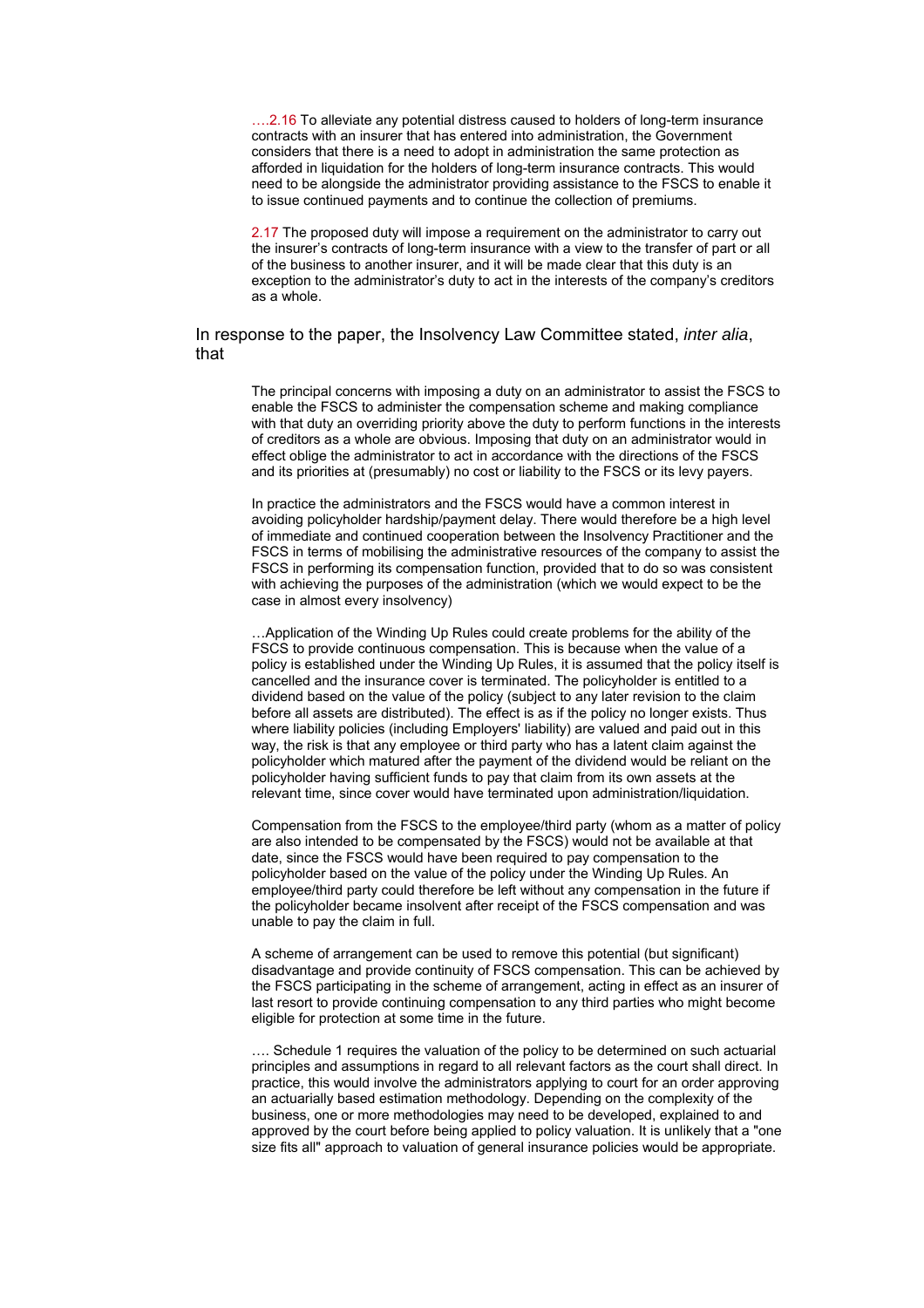…. we think it is a sensible approach to review the current rules and legislation as they apply to the administration of an insolvent insurance company so as to ensure that liquidation offers no significant perceived advantages over administration. In principle, extending the Insurers (Winding Up) Rules 2001 the ("Winding Up Rules") to an administration is likely to be of more practical use in the case of a life insurance company. There is a long established practice of schemes of arrangement being used by insolvent non-life insurance companies as an alternative to liquidation/winding up.

Administrators of non life insurance companies are likely to continue using such schemes even if the Winding Up Rules are applied to a company in administration. A scheme of arrangement under the Companies Acts allows claims to be admitted and dividends paid to policyholders, whilst facilitating the payment of compensation by the Financial Services Compensation Scheme ("FSCS") and the continuance of that compensation for unknown latent claims in a way which the Winding Up Rules appear not to allow. However, we think that the terms of the proposed amendments to the objectives of the administration fail to recognise the issues and priorities with which an administrator has to deal and more fundamentally, the rationale for the administration process itself. If such amendments are to be fair and/or acceptable, they require further thought and refinement. There are, for example, obvious issues to be considered before imposing a duty to assist the FSCS, in terms of the extent of that duty; how the duty would be discharged in practice and what effect compliance with that duty may have on the overall cost and conduct of the administration and upon different stakeholder interests. The question of who would bear the cost of providing the resource and assistance needs to be considered.

Some potential advantages and disadvantages of applying the Winding Up Rules are considered below. It should be noted that these comments may apply equally to the case of administration or liquidation.

… The basis for applying the Winding Up Rules to an administration appears to be that administration currently offers less protection for policyholders than liquidation because there are no rules as to how liabilities under a policy should be valued in an administration and thus a lack of clarity on how to deal with such a contract upon an insurer's default.

The Insolvency Law Committee also responded to the Insolvency Service's Consultation/Call for evidence "Improving the transparency of, and confidence in, pre-packaged sales in administrations". (See [http://www.insolvency.gov.uk/insolvencyprofessionandlegislation/con\\_doc\\_re](http://www.insolvency.gov.uk/insolvencyprofessionandlegislation/con_doc_register/Pre-pack consultation 31march 10.pdf) [gister/Pre-pack%20consultation%2031march%2010.pdf](http://www.insolvency.gov.uk/insolvencyprofessionandlegislation/con_doc_register/Pre-pack consultation 31march 10.pdf) for the consultation paper and <http://www.citysolicitors.org.uk/FileServer.aspx?oID=826&lID=0> for the response.)

The consultation paper stated *inter alia* that:

This document invites your views on how the transparency of, and confidence in, pre-packaged sales can be improved. A pre-pack is a deal for the sale of an insolvent company's business, or assets, which is put in place before the company goes into formal insolvency, usually administration. The sale is then executed immediately following the appointment of the office-holder, usually an administrator.

We have drafted various options for consideration, which are set out below, and would require varying degrees of legislative change. In addition to receiving views on these options, we would very much be interested in receiving views on other ways of achieving the aim of improving transparency and confidence in pre-pack sales.

The options that we have identified are:

1. No change. All options will be considered against the alternative of making no regulatory change. Some changes to the Insolvency Rules 1986 that will come into force on 6th April may incentivise insolvency practitioners to provide fuller details of their pre-appointment work when involved with pre-pack sales.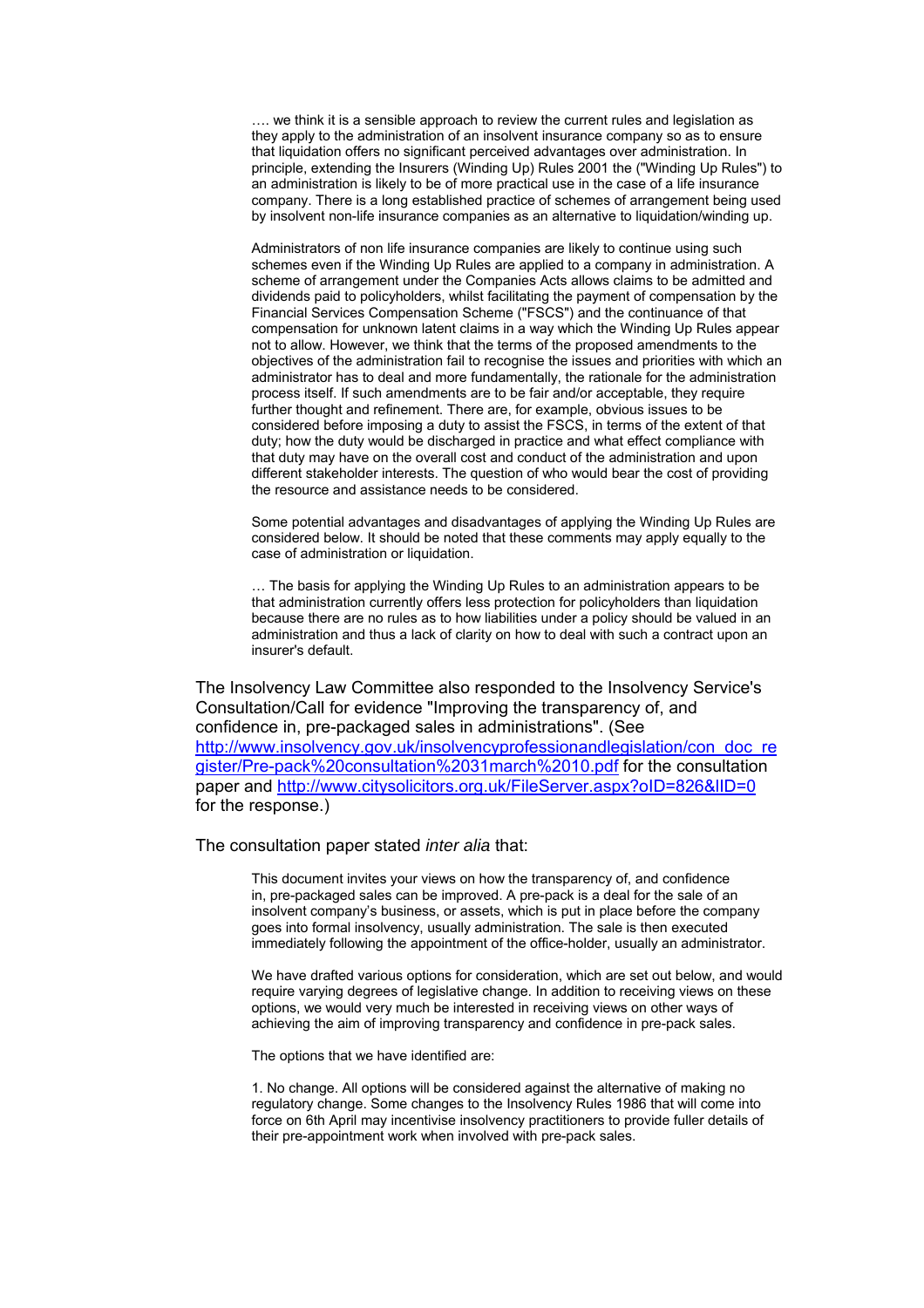2. Giving statutory force to the disclosure requirements currently in Statement of Insolvency Practice (SIP) 16 (Pre-packaged sales in administrations), and providing penalties for non-compliance.

3. Following a pre-pack administration, restrict exit to compulsory liquidation, so as to achieve automatic scrutiny of the directors' and administrators' actions by the Official Receiver.

4. Require different insolvency practitioners to undertake pre and postadministration appointment work.

5. Require the approval of the court or creditors, or both, for the approval for all prepack business sales to connected parties.

#### ….Overview

Pre-packs, when used appropriately, are a useful and valuable tool for preserving economic value and saving jobs. … Despite the potential benefits of pre-packs there has been considerable concern amongst creditors, business and the public about their use. Much of the concern is voiced by unsecured creditors who perceive the procedure as not transparent, given that negotiations for the sale take place before the company goes into administration and usually without overt marketing of the assets. Unsecured creditors also have concerns about their inability to have any influence on the process before the sale takes place, and that sales, particularly to the same management team, may be at an under-value. Concerns have also been voiced by business, particularly competitors of prepacked businesses, that the purchaser obtains a competitive advantage, having 'dumped debts' and consequently reducing their costs. There are also concerns that the economic benefits of pre-packs may be short lived, and that jobs saved in the failed company may be at the cost of jobs lost elsewhere in the economy through the effect on formerly solvent companies who consequently suffer bad debts.

A Statement of Insolvency Practice (SIP16) was introduced in January 2009 in order to increase the transparency of, and confidence in, the pre-pack procedure. The Insolvency Service has been monitoring insolvency practitioners' compliance with SIP16 since it was introduced. Our monitoring has shown that despite the issuance of further guidance as to how insolvency practitioners should comply with SIP16, overall compliance rates did not improve during 2009. Our second report published in March 2010

(http://www.insolvency.gov.uk/insolvencyprofessionandlegislation/sip16/Report%20on %20the%20Operation%20of%20Statement%20of%20Insolvency%20Practice%2016, %20July%20-%20December%202009.pdf) shows that for the final six months of 2009 more than a third of SIP16 disclosure statements issued by insolvency practitioners were not fully compliant.

Views are now being invited on whether to strengthen the regulatory regime surrounding the use of pre-packs.

#### Detail

SIP16 is a professional standard that has been approved by the Joint Insolvency Committee and adopted by each of the authorising bodies. The purpose of SIPs is to set out basic principles and essential procedures with which insolvency practitioners are required to comply.

The Committee responded to the detailed specific questions in the consultation paper.

### *1.2 Insurance Law Committee*

The Insurance Law Committee also responded to the strengthening the consultation on strengthening the administration regime for insurers. (See <http://www.citysolicitors.org.uk/FileServer.aspx?oID=814&lID=0> for the response.) In their response the Committee stated, *inter alia*:

Introduction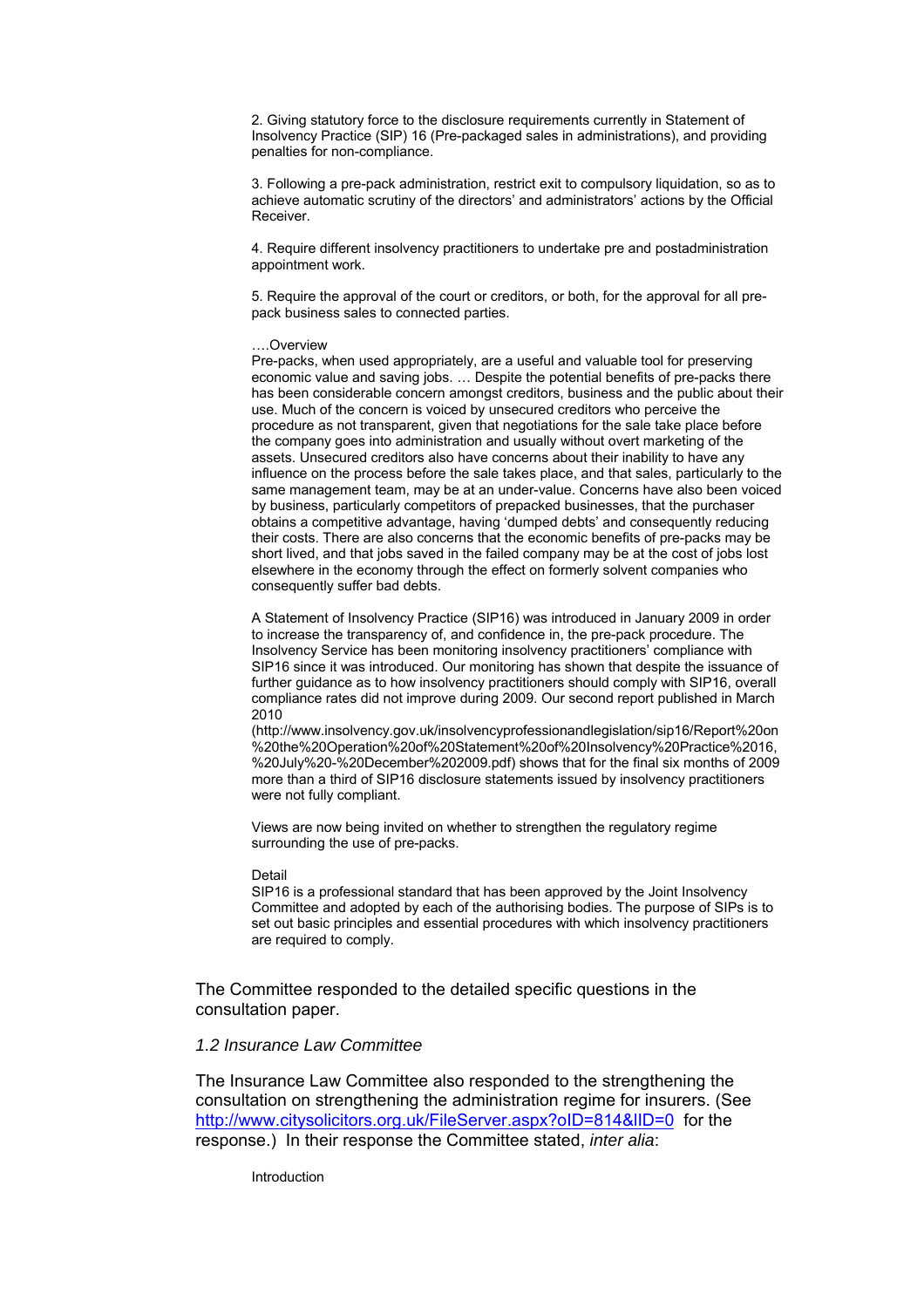The Government's proposals seek to refine the administration regime for insurers, primarily with the objective of ensuring continuity of payments and protection for policyholders should an insurer go into administration. The underlying aim of the proposals, which is emphasised throughout the consultation, is to preserve continuity of treatment of policyholders, particularly in the case of life insurers.

For some time, insolvencies in the life and non-life sectors have been dealt with along different lines. This note will first make some general observations on the development of the insolvency regime for insurance companies and then comment on the specific consultation questions raised in the Treasury paper.

The development of the insolvency regime for insurance companies

Before administration became available to insurance companies in 2002, insurance companies in financial difficulty had only two options - go into liquidation or enter into a scheme of arrangement. It has long been generally recognised that it is by far preferable for an insurer in financial difficulties to endeavour to continue the business wherever possible than to cease the business and attempt to place a value on policyholders' unexpired claims and pay them out a dividend as part of an insolvency process. This is why, historically, schemes of arrangement were the preferred insolvency process within the insurance industry, particularly for general insurers.

Many of the earliest schemes of arrangement, in the 19th century, concerned life companies in liquidation. However the scheme process was resurrected as a tool for dealing with general insurer insolvencies in the late 1980s, and most, if not all, insolvencies in the general sector since then have used, or in the more recent cases are expected to use, the scheme process in order to make payments to creditors.

As companies negotiating a scheme of arrangement had no right to a moratorium on hostile action by creditors, the practice in the 1980s and 1990s was to apply to the court for the appointment of a provisional liquidator, so as to bring about a moratorium. With the moratorium in place, the company was free to explore the possibility of putting a scheme of arrangement in place after any preliminary issues had been resolved. Distributions to creditors were in all cases under the umbrella of a scheme of arrangement.

#### Extension of administration to insurance companies

Since the administration procedure was extended to insurance companies by the Financial Services and Markets Act 2000 (Administration Orders Relating to Insurers) Order 2002 (AORI Order), there have been only two insolvencies, both involving general insurers, in which administration was used. This may suggest that people are still fighting shy of administration as a means of resolving the financial problems of an insurance company, or it may mean that fewer general insurers have experienced extreme financial difficulties.

The problem in arranging a rescue of a general insurer is that it is rarely possible, particularly in the early days of an insolvency, to estimate what the ultimate total liabilities will be. In relation to the Barings crisis, the Governor of the Bank of England remarked that when somebody knows what the bill is, it is likely that somebody can be found to pick it up, but where nobody can tell what the bill will be, this is not possible. This remains true of insolvent general insurers. The rules of the game are different for life companies where actuarial techniques make it possible to estimate the total liabilities with much greater certainty than in non-life cases. Therefore, it may well be possible to organise a rescue or a takeover.

In a general insurer insolvency, the best that can be hoped for is to maximise both the realisation of the remaining assets (of which the largest is likely to be reinsurances to which claims that have not yet been settled will give rise) and the consequential return to creditors at the end of the day. If the business is not in run-of when insolvency occurs and is profitable or has a value, it is likely that the right to renewals will be sold.

Although administration is an attractive option because of the statutory moratorium, it is likely that distributions in insolvencies of general insurers will continue to be dealt with under a scheme of arrangement. The reason for this is that although paragraph 65 of Schedule B1 to the Insolvency Act 1986 contains a power for the administrator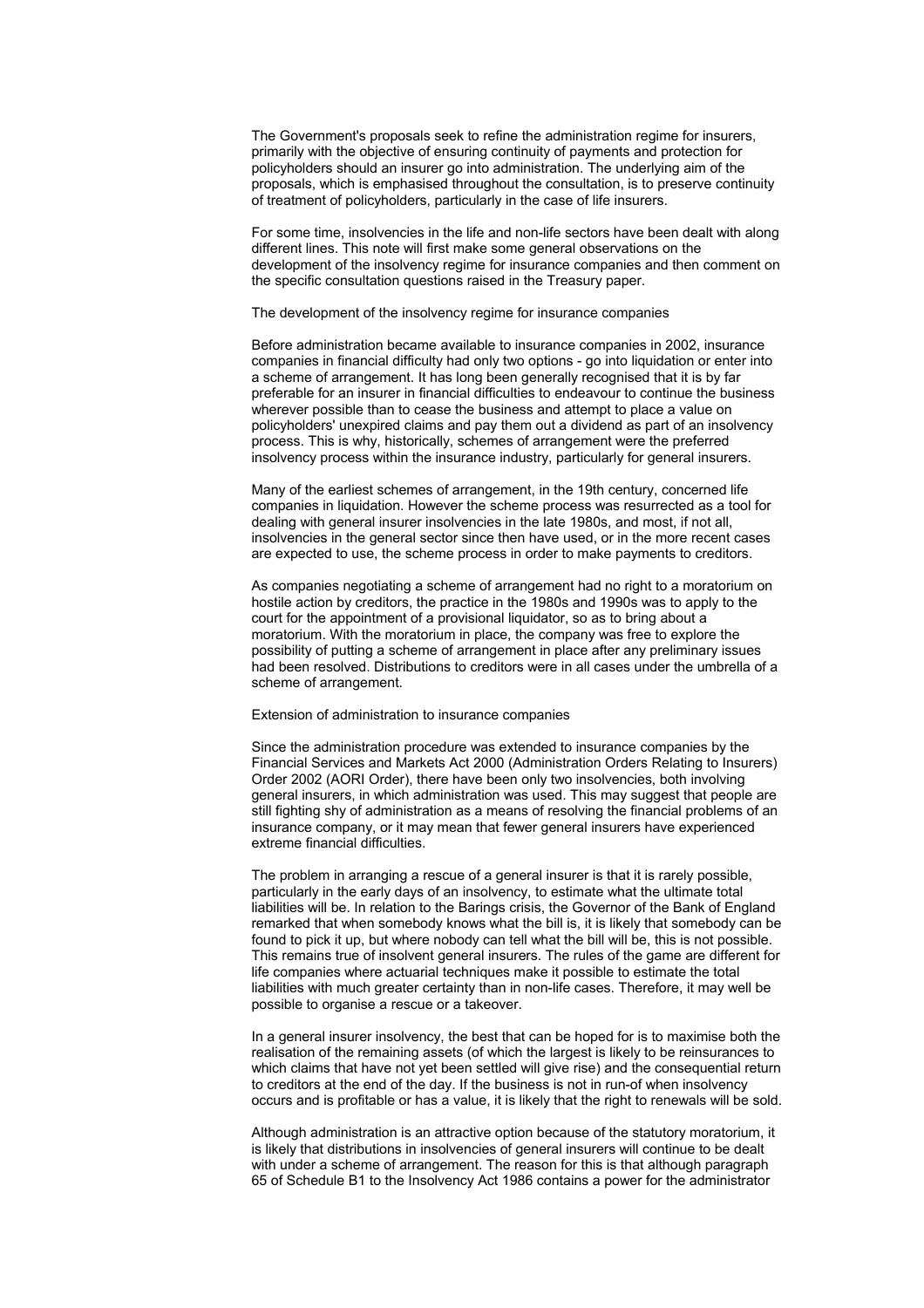to make a distribution to a creditor, with the permission of the Court, it is generally considered that this does not extend to making a series of distributions to creditors generally. In a normal case an initial payment percentage will be set, once the scheme is in operation, and this will be increased over the years as the ultimate total of the liabilities becomes clearer and further assets (mainly reinsurance recoveries) are realised out of which to make payments to creditors.

For life companies, because, as mentioned above, there is a higher possibility of organising a rescue or takeover, in most cases policyholders' best interests will be served by keeping the business going in run-off rather than putting it into liquidation or administration and attempting to value policyholders' claims and pay them a lump sum, which will rarely be adequate to purchase a replacement policy. In such cases, keeping continuing contracts in place will be key. This will involve continuing to receive payments of premiums and to pay out under policies which were already in payment or subsequently mature for payment.

The comments which follow are all made in the context of the foregoing.

#### Commentary on Treasury Consultation

It may be useful for the provisions relating to the valuation of claims in a winding up to be permitted to be used in the administration of insurers. We expect that in practice administrators are already heavily guided by the claims quantification under the Insurers (Winding Up) Rules 2001 (Winding Up Rules). This is because, under paragraph 8(2) of the AORI Order, "any payments to a creditor...must not exceed, in aggregate, the amount which the administrator reasonably considers that the creditor would be entitled to receive on a distribution of the insurer's assets in a winding up".

However, we do not think that application of the valuation rules should be compulsory in the case of general insurer insolvencies. As mentioned above, it is likely that a scheme of arrangement will continue to be the insolvency process of choice for general insurers. What happens under the scheme will be governed by the provisions of the scheme. In our opinion it is undesirable for the hands of those promoting the scheme to be tied in this respect.

In most cases administration of a general insurer will come to an end when the scheme of arrangement becomes effective. In some cases it may be more appropriate for administration to continue, to deal with certain matters, primarily pursuing claims against third parties, outside the scheme, using Insolvency Act powers.

It has been suggested that, in line with the spirit of paragraph 8(2) of the AORI Order, any new regulations adopted following the consultation should clarify that policyholders' claims rank, in an administration, before claims of ordinary unsecured creditors. We would not object to this, provided that it is not mandatory, but is capable of being varied by the terms of a scheme of arrangement. It seems preferable to preserve flexibility. In any case, those promoting the scheme would be aware that policyholders have priority in a liquidation, and in all likelihood, this would have to be given some recognition in designing the scheme.

It has also been suggested that the law should be amended to support the orderly run-off of an insurance business in financial difficulties to a greater extent than it does at present. For example, in the Winding Up Rules, where a general insurance policy is expressed to run from one definite date to another or may be terminated by any of the parties with effect from a definite date, the liquidator is required to attribute a value to liabilities under such policy equal to such proportion of the last premium paid as is proportionate to the unexpired portion of the period in respect of which that premium was paid. This provision was criticised for being prejudicial to policyholders, especially in the situation where the risk or cost has increased since the policyholder took out the policy, such that there is little prospect of the policyholder obtaining the same cover for the balance of the period, using the pro-rated premium. Nevertheless we consider that this is simply one of the unavoidable consequences of the insurer's insolvency.

Where there are current policies, we believe that it Is important that, like a liquidator. the administrator of a general insurance company should have the ability to terminate current policies, giving rise to the right to a return of the portion of the premium attributable to the unexpired period of the policy, whether or not the contract so provides, if the administrator considers that this would be in the best interests of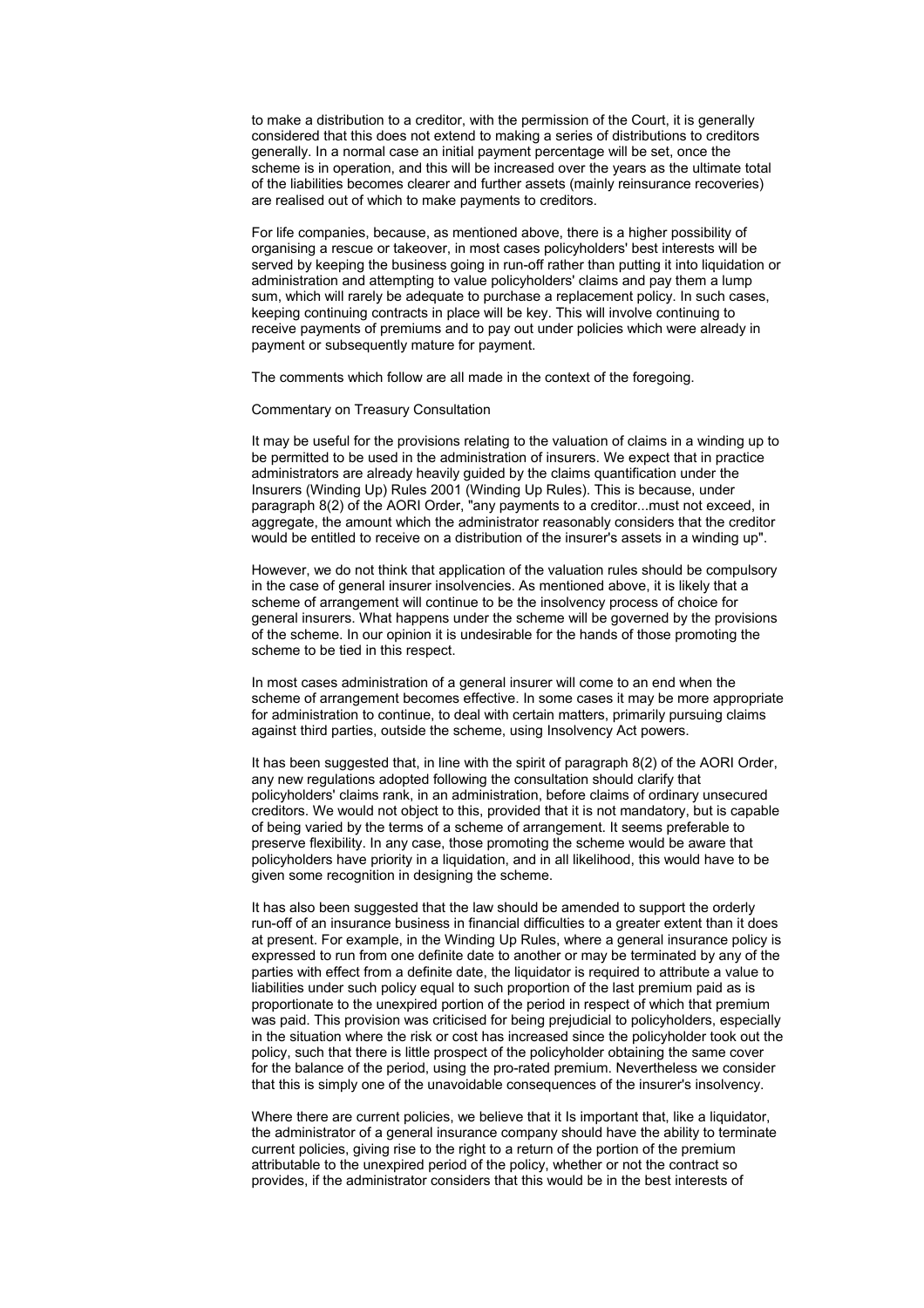creditors as a whole. We believe these conditions will temper the potential for policyholders to be prejudiced in the manner highlighted above.

We agree that, whether or not a scheme of arrangement will be, or is likely to be, proposed in a non-life insurance administration, the administrator should be under an obligation to render assistance to the FSCS.

The Insurance Law Committee also responded to The Law Commission and The Scottish Law Commission's consultation on insurance contract law ("Issues Paper 6: Damages for Late Payment and the Insurer's Duty of Good Faith") (See [http://www.lawcom.gov.uk/docs/late\\_payment\\_issues.pdf](http://www.lawcom.gov.uk/docs/late_payment_issues.pdf) for the consultation paper and

<http://www.citysolicitors.org.uk/FileServer.aspx?oID=829&lID=0> for the response.)

The consultation paper stated:

S.1 In this Issues Paper we consider whether a policyholder should be entitled to damages where the insurer has refused to pay a valid insurance claim, or has paid only after considerable delay…

. S.2 …in Scotland (and in most other common law jurisdictions) damages are payable, provided that the loss is considered foreseeable at the time the contract is made.

S.3 This Issues Paper sets out our preliminary thinking. Its purpose is to promote discussion before we formulate our proposals.

… S.15 We tentatively conclude that the insurer's primary obligation should be to pay valid claims. If the insurer fails in this obligation, then normal contract principles should apply.

… In Part 4 we consider how far an insurer's unjustified delay o unreasonable refusal to pay a claim may be a breach of its duty of good faith.

S.30 We make four criticisms of the current law of England and Wales:

(1) *The law lacks principle*. The idea that the insurer's primary obligation is to prevent a loss occurring is a fiction which ignores commercial reality.

(2) *The law appears unfair*. The law of England and Wales gives the impression of being biased against the interests of policyholders.

(3) *The law appears to reward inefficiency and dishonesty*. The law does not support efficient and well-run insurers.

(4) *The law leads to injustice*. Although the FOS mitigates the injustice of the law for consumers and some small businesses, it cannot help medium businesses; provide damages of over £100,000; or deal with disputed oral evidence.

### **THE OPTIONS FOR REFORM**

S.31 In Part 9, we identify two broad approaches to reform. The first would be to amend section 17 of the Marine Insurance Act 1906, so as to provide policyholders with damages where an insurer has acted in bad faith. The second would be to reverse the decision in *Sprung*, so as to make an insurer liable for a failure to pay a valid claim within a reasonable time.

The Committee's report stated *inter alia*

(A) The Issues Paper seems to include three separate topics:

(1) Should there be reform of S.17 Marine Insurance Act 1906 to permit an award of damages for breach of the duty of good faith?

(2) Should the decision in Sprung be reversed?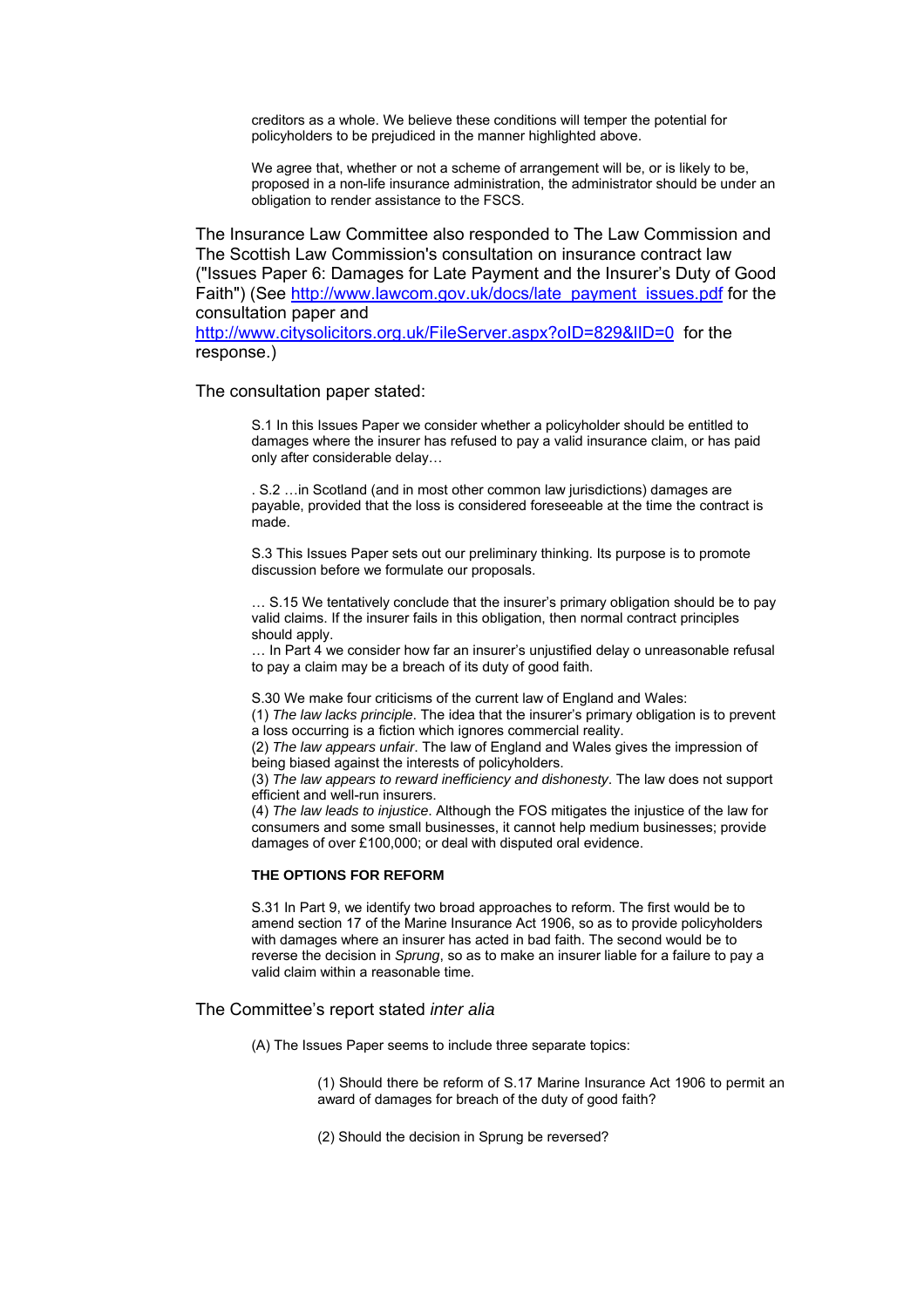(3) Should late payment of claims be categorised as potentially a breach of the duty of good faith such as to entitle an insured to an award of damages not limited to interest?

(B) The approach which underpins the remarks and suggestions set out below in response to Part 10 of Issues Paper 6 is threefold:

> (1) the 'singling out' of insurers from insured and other commercial entities for special/different treatment ought properly to be avoided;

> (2) England in general, and London in particular, has attractions to insurers as a place to carry on business and the reasons for that are a mixture of the relative certainty perceived to exist under English insurance law and

> (3) the perceived fairness of English insurance law and the expertise available to deal with disputes.

 (C) Dealing briefly with the first point: an insurer in England is a commercial entity, offering a product for sale, and is, in principle, no different from many other commercial entities doing likewise. In a contract for the supply of goods or services the party with the obligation to pay is not susceptible to a claim for damages in the event of late payment beyond an award of interest. If one assumes that a sum payable under a policy of insurance is, or is no different from, a simple debt, then whilst we agree that an insurer should be liable in damages, other than interest, for late payment the same should be said of any other creditor. In so far as that is not achieved by the decision in *Sempra Metals –v- IRC* then it should be the subject of legislation

(D) As to the second point it is a matter that needs to be borne in mind when framing the scope and content of new legislation; the creation of obligations which are uncertain and which depend upon judicial or other construction before they can be fully understood and/or applied is a recipe for litigation and has little to commend it.

…. 10.11 The reforms as contemplated by the Issue Paper offer no benefit to insurers: they are, almost entirely, 'anti-insurer' in character. Our impression is that those reforms will increase claims costs which will inevitably mean a rise in premiums. If one wants to achieve a nil increase in premium from today's levels then the answer can only be to do nothing.

## *1.3 Land Law Committee*

The Land Law Committee responded to the Land Registry e\_conveyancing Consultation (Secondary Legislation Part 3). (See [http://www1.landregistry.gov.uk/assets/library/documents/Etransfers\\_consulta](http://www1.landregistry.gov.uk/assets/library/documents/Etransfers_consultation_doc_C3.pdf) [tion\\_doc\\_C3.pdf](http://www1.landregistry.gov.uk/assets/library/documents/Etransfers_consultation_doc_C3.pdf) ] for the consultation paper and <http://www.citysolicitors.org.uk/FileServer.aspx?oID=811&lID=0> for the response.)

The Land Registry Press release (see [http://www.landreg.gov.uk/about\\_us/pressoffice/notices/default.asp?article\\_id](http://www.landreg.gov.uk/about_us/pressoffice/notices/default.asp?article_id=20601) [=20601](http://www.landreg.gov.uk/about_us/pressoffice/notices/default.asp?article_id=20601)) regarding the consultation stated, in part:

The proposed new land registration rules would prescribe an electronic transfer as an additional kind of electronic disposition of registered land in England and Wales. Existing rules made in 2008 provide for the creation of standalone electronic legal charges (usually remortgages). The new rules would also revoke the 2008 rules and allow for both standalone electronic legal charges and electronic charges accompanying a transfer. There is already provision for electronic discharges.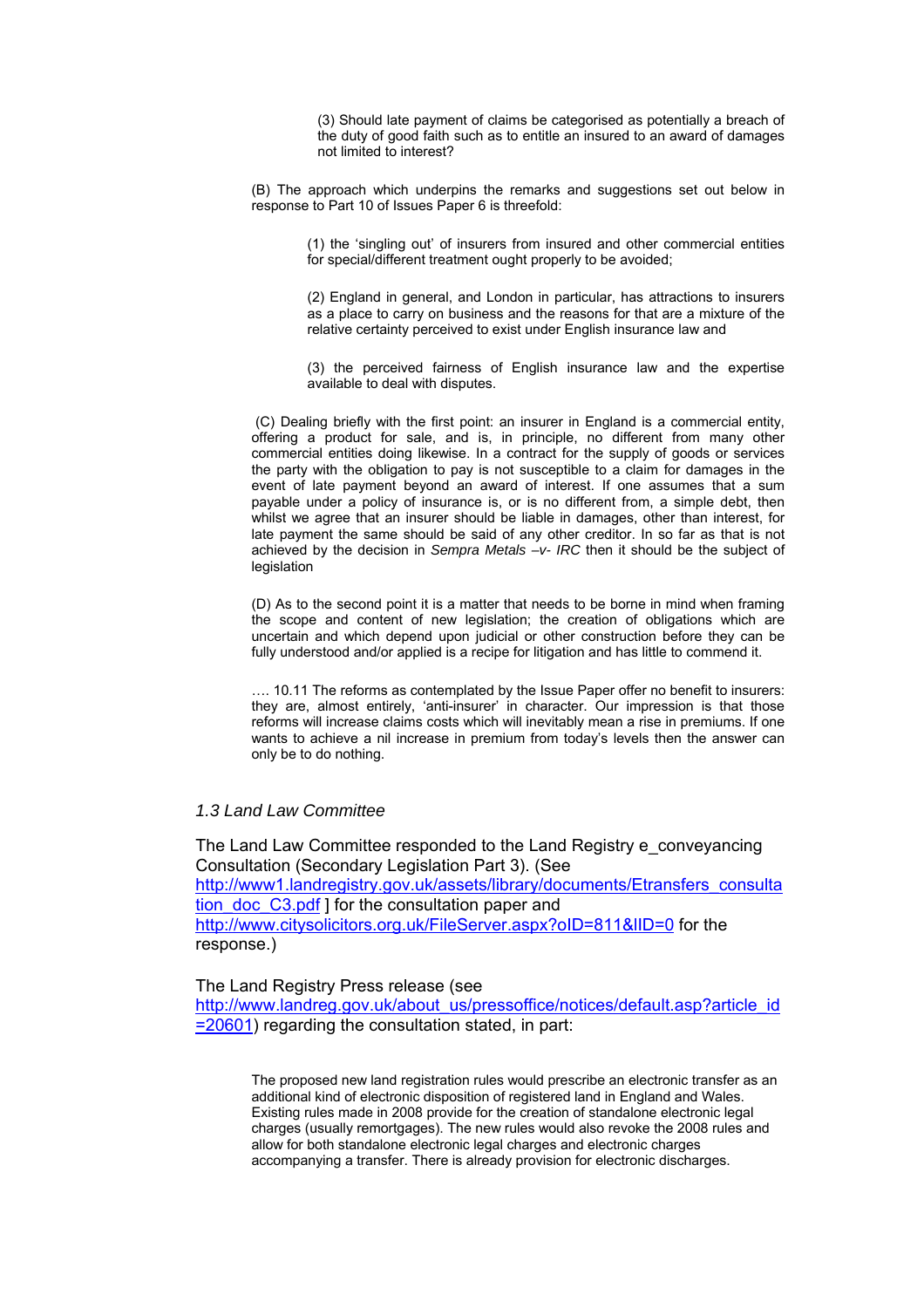Subject to the outcome of the proposals and the advice and assistance of the Rule Committee, it is anticipated that the new rules would come into force during 2011.

### Furthermore, the consultation paper stated:

… the use of the new services will be entirely voluntary, (and so non-users will not incur costs nor derive direct benefits),…

… Executive summary

This consultation paper presents for discussion the proposed Land Registration (Electronic Conveyancing) Rules 2011. The rules are required to introduce the facility to use e-transfers and extend the use of e-charges. .

… 3.1 Conveyancers will be able to create an e-transfer, which can be submitted, initially, through the Land Registry's portal. In due course it will also be possible to use the new Business Gateway service to submit documents.

3.2 At the start of the new service there will be limitations, imposed by the secondary legislation, on the form and content of the e-transfer.…

...Section 4

An explanation of how e-transfers and e-charges will operate

#### 4.1 Introduction

The existing provisions for "stand alone" e-charges will continue. Unfortunately, we believe because of market conditions, there has been low take-up of the service. However, we also know from speaking to practitioners and their clients who have used the system that the system of electronic signing is not particularly user-friendly for the citizen. While the security of the system and protection against fraudulent misuse is our primary consideration we believe it is possible to improve the way the signing process is presented to the citizen and we are currently making changes that will make the process more attractive.…

… we had explained our intention to allow either citizen signing or signing by the conveyancer on behalf of their client, and our proposals were set out in the consultation paper. However, strong doubts were expressed by several consultees on the legality of our suggestions on the use of collective delegation by trustees under section 11 of the Trustee Act 2000. As a result, we amended the Land Registration (Electronic Conveyancing) Rules 2008 to permit signing by the borrower only.…

…In discussions with practitioners and others we now believe that at least some views have changed, and we therefore propose to include provisions in the new rules that will allow practitioners and their clients to choose how a document is signed, either by the parties themselves or by their practitioner as their duly authorised agents.…

… Land Registry is under an obligation to ensure that a Stamp Duty Land Tax (SDLT) return has been made before completing an application for registration. We have been working with colleagues from HM Revenue and Customs (HMRC) to devise a simple method of ensuring this happens. Our original idea was for the electronic SDLT return to be forwarded to Land Registry with the electronic application for registration. Land Registry would then forward the return to the Stamp Office.

However it now appears unlikely that our IT systems will have the required compatibility in place for 2011, so we therefore propose to include in our system a facility whereby practitioners can attach a copy of the electronic acknowledgement from the Stamp Office to the Land Registry application.…

…Land Registry will allow the same firm to act for the transferors and the transferees….

…some practitioners are concerned about signing on behalf of clients, and we acknowledge the views expressed in our earlier consultation responses. However, other practitioners have indicated that they feel that conveyancers signing on behalf of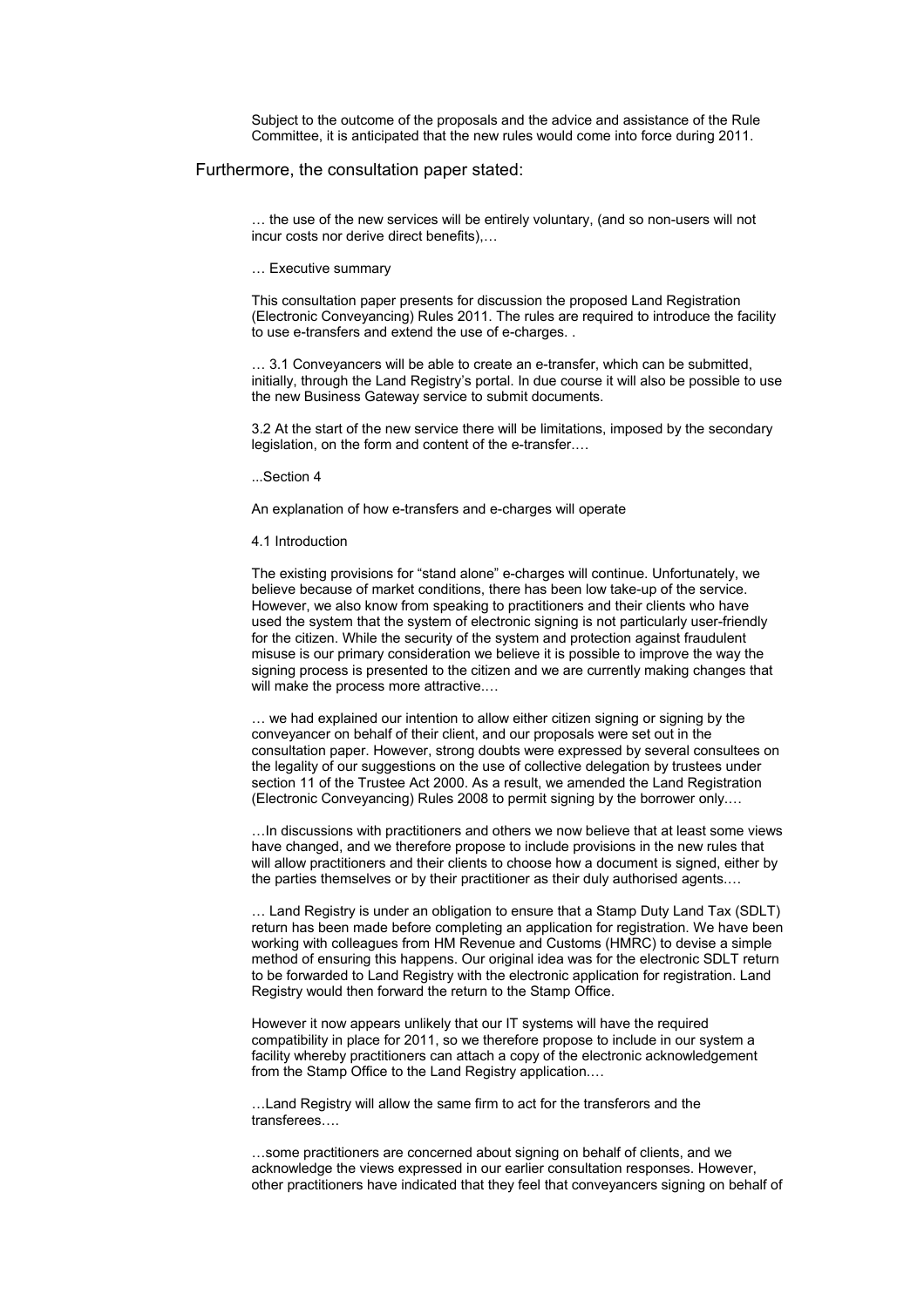their clients would be their preferred option. Where a conveyancer intends to act as a signatory, there will also be the option to name a deputy for the reasons stated above.

…There will also be a completion protocol to confirm the steps to be taken by conveyancers at the completion stage.

Land Registry has been in discussion with the Law Society to ensure that a Code for Completion suitable for electronic transfers will be in place.…

## The Committee responded to a number of detailed questions in the consultation paper and stated *inter alia* that:

Q9. Do you have any views on proposals relating to the operation of the etransfer/charge? (See section 4.)

The proposal envisages that once a signature has been applied to an e-document there can be no further edit to the e-document without invalidating the e-signature. We feel strongly that the Land Registry should allow an e-signature to be reapplied to a document once any agreed amendments have been made. It is not clear whether the Land Registry is proposing to allow further amendments once all e-signatures have been applied but the e-transfer [is] not yet completed. In our view the system should allow for amendments to be made to an e-transfer at any time up to completion; if appropriate any e-signature that has already been made should be reapplied before completion. Late amendments to documents are common, and if this is not allowed then (we assume) that the only alternative would be to abandon the e-transfer and to create a new one from scratch. We assume that this would also envisage having to re-create all other documents bundled with it (for example e-charges, e-AP1s) which would be extremely inconvenient in practice. Although we would not expect etransfers to be amended at this late stage (bearing in mind that typically the form of transfer is agreed at exchange or dictated by the terms of the contract), one reason for having to make a late change would be to reflect the fact that a party had decided to arrange for their solicitor to e-sign rather than to do it themselves (or vice versa), and this has to be stated on the transfer itself.

… We see the use of the e-transfer (and associated e-documents) as being an additional amount of work beyond current conveyancing practice and envisage that solicitors may take the view that it is easier to carry on with their current practice rather than to adopt the form of e-transfer suggested. Has the Land Registry addressed how it might persuade solicitors that this is something that they should adopt? What are the real practical benefits of the new system for solicitors?

2. The consultation assumes that only two firms of solicitors will be involved, and that the transferee's solicitor will always be acting for the mortgagee. While this is often the case in residential conveyancing, it is not always the case (some mortgagees like to have a separate firm representing them) and in more complicated or commercial transactions it is usual to have a separate firm acting. Can the system allow this?

3. Even if the answer to question 2 above is no, we envisage that if e-conveyancing is going to become more widespread in the future then at some point the system must allow a number of different firms of solicitors to be involved, and clearly all must be able to look at all or parts of the e-bundle to the extent that they concern their client. It should not be difficult to create an electronic system of gateways so that certain firms of solicitors can be given access (acting for certain of the parties) to some of the documents in the system. This is already envisaged by the acknowledgement that under the current proposal a transferor will not be able to see or know of the existence of a charge by the transferee.

4. The consultation assumes that the lender's solicitors will notify the registrar of completion of any e-charge (if not coupled with the e-transfer). If the solicitor is also acting for the buyer this is fine. If the system were to allow two firms to be acting separately for buyer and lender then in our view either should be allowed to notify the registrar of completion.

5. At present the system only envisages two parties (the two firms of solicitors) actually being able to access the e-transfer on the system. Is there any reason why the parties themselves (the transferee and the transferor) should not be able to have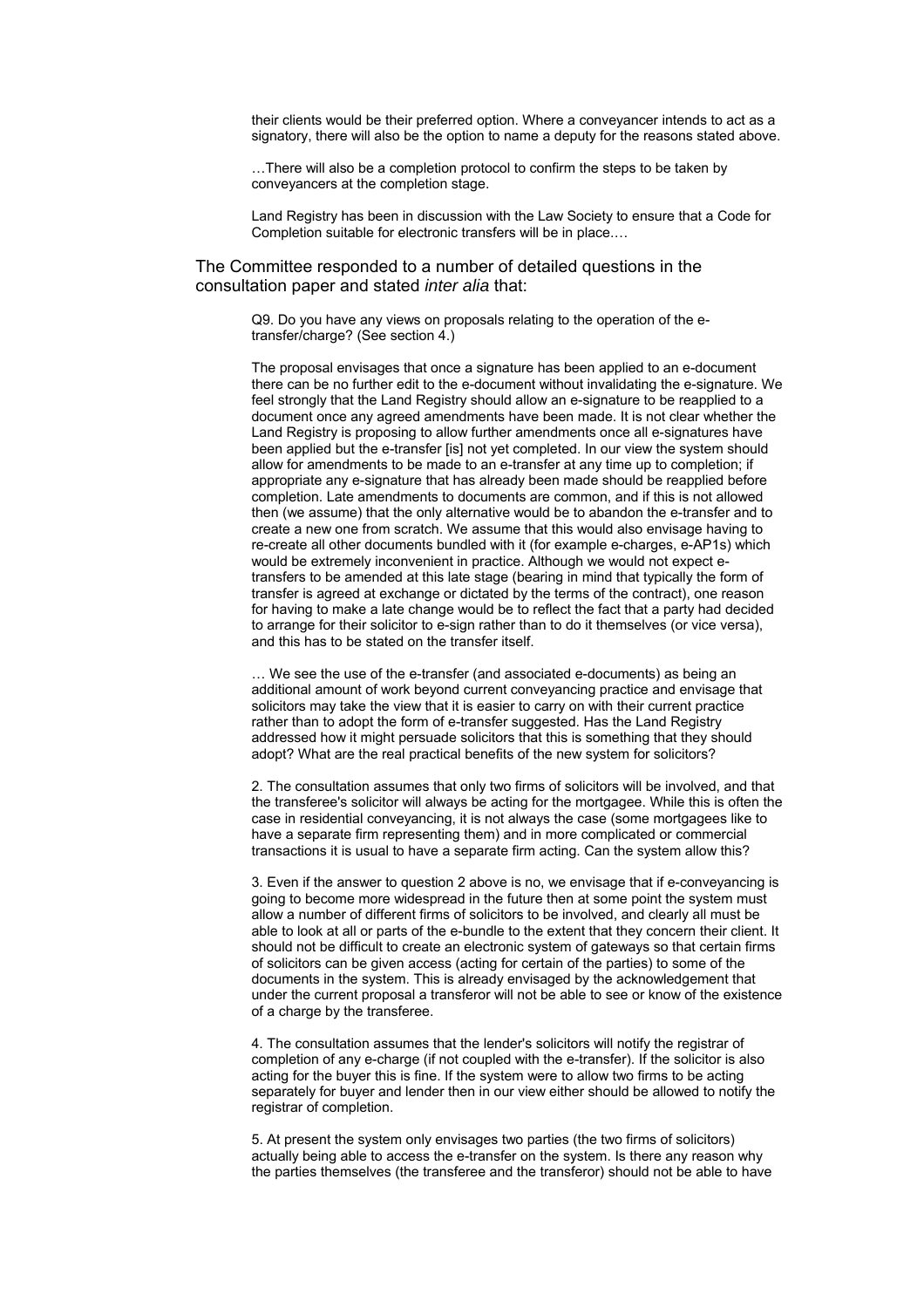access to look at the documents on the system if they think it is appropriate? It may be that for the sort of very straight forward transaction that is currently envisaged it is unusual for the transferee and the transferor to be involved in the drafting and negotiation process, but they would expect to see the document and have an opportunity to read it when they sign it (and where solicitors sign documents on behalf of their clients they require their clients to read and approve the document before it is signed). At what stage under the current proposals will a transferee or transferor be able to review the e-transfer?

6. Following on from this, we envisage that if the system were to be used for a slightly more complicated transaction there may be other parties apart from the transferor and the transferee and the mortgagee and their respective solicitors who might have an interest in reviewing the e-documents. For example if the transferor were trustees, the underlying beneficiary may have an interest in approving documents. If the transferee were a joint venture then two parties and possibly two firms of solicitors might be involved. We appreciate that this may not be possible under the current proposals, but it would be necessary if this were to be expanded in the future.

7. The proposals do not appear to envisage attaching an e-DS1 to an e-transfer at the point of completion. Is there any reason why this should not be allowed under the system? Although it is common in residential conveyancing for discharges to be dealt with some time after completion, this causes problems in practice and with more complicated transactions (and commercial transactions) it is normal to require a DS1 to be handed over on completion together with the completed transfer, and we think that it would be helpful if this could be incorporated now.

8. We assume that if additional provisions are to be included in a charge (under paragraph 2(2) of Schedule 2) they will have to be typed into the e-charge on each transaction. Will it be possible to upload in electronic format an extract from a word or pdf document? While we do not necessarily envisage that this is being necessary for the sort of very basic transfer and charge forms that are being used at present, if the system is to be more widely used in the future this would be necessary.

## *1.4. Planning & Environmental Law Committee*

The Planning & Environmental Law Committee also recently responded to the DCLG consultation "New Policy Document for Planning Obligations: Consultation" (see

[http://www.communities.gov.uk/publications/planningandbuilding/planningobli](http://www.communities.gov.uk/publications/planningandbuilding/planningobligationsconsultation) [gationsconsultation](http://www.communities.gov.uk/publications/planningandbuilding/planningobligationsconsultation) for the consultation document and <http://www.citysolicitors.org.uk/FileServer.aspx?oID=827&lID=0> for the response)

As the summary to the consultation paper states:

This consultation seeks views from consultees on a new policy document on the use of planning obligations.

The Government announced that it would consult on a new policy document for planning obligations in the December 2009 Pre-Budget Report. A new policy document is required in light of the introduction of the Community Infrastructure Levy (CIL) and reforms to planning obligations brought about by Final CIL Regulations 2010 which will come into force on 6 April 2010.

In its final form, this policy document is intended to replace the Government's current policy contained in *Circular 5/05: Planning Obligations*, and form an annex to the new Development Management Planning Policy Statement on which the Government launched a consultation on 21 December 2009. In the meantime, the policy in *Circular 5/05* continues to apply.

In its response, the Committee stated that, *inter alia*:

We welcome the opportunity to respond to this Consultation.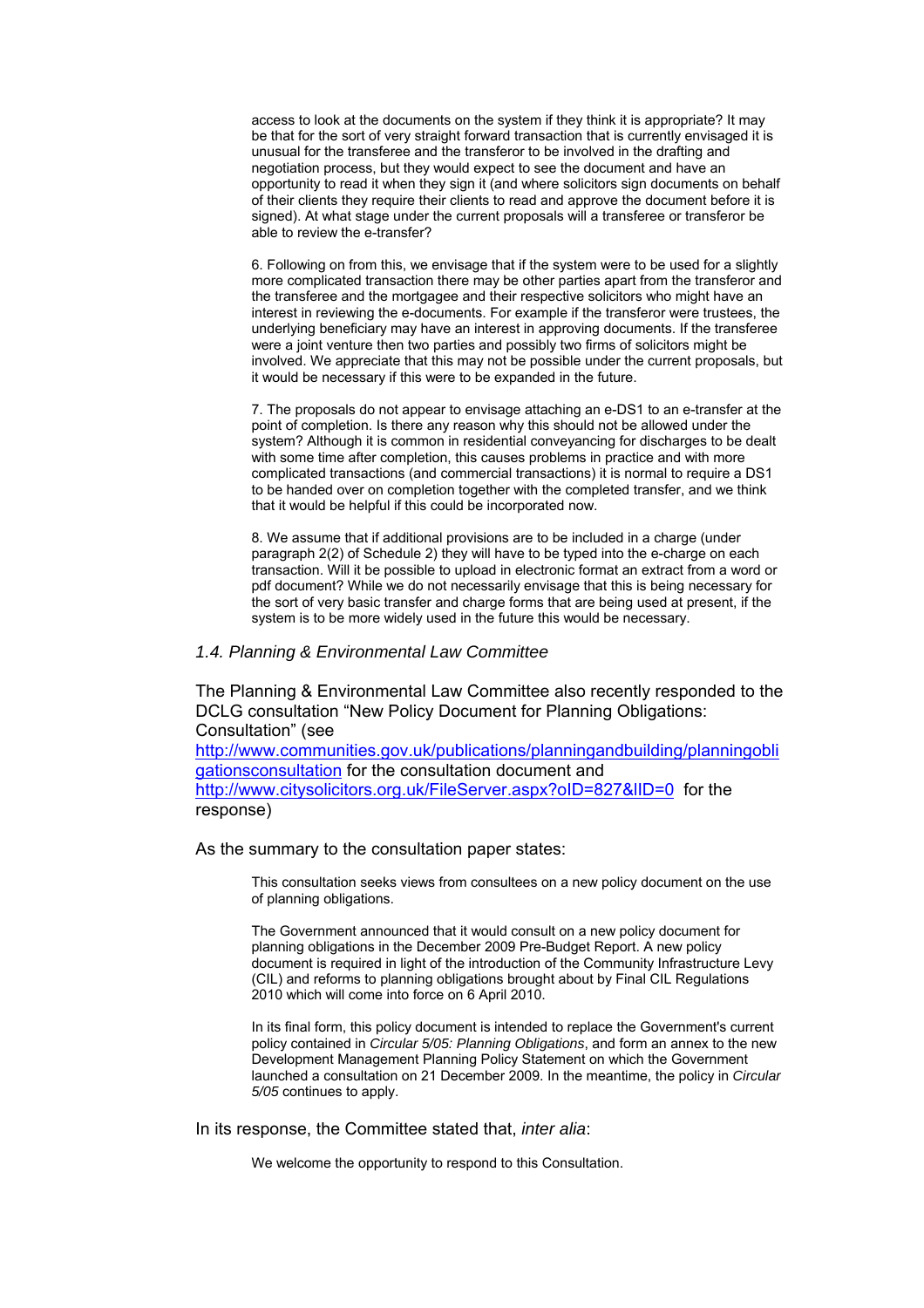We note that it was formulated under the aegis of the previous Administration with the objective of clarifying the purpose of planning obligations in light of the CIL (the Community Infrastructure Levy).

It remains unclear whether the current Administration will continue the CIL in the form proposed to date or at all.

The following Response pre-supposes the continuance of CIL in its current form and should be read in conjunction with the CLLS consultation response to CLG's July 2009 Consultation on "Detailed Proposals and Draft Regulations for the Introduction of the Community Infrastructure Levy" which also sought views on a number of issues related to planning obligations.

The response also set out a number of specific factors to be considered, and responded to the specific questions in the consultation paper.

## *1.5 Regulatory Law Committee*

The Regulatory Law Committee responded to FSA CP 10/9 "Enhancing the Client Assets Sourcebook" (See [http://www.fsa.gov.uk/pages/Library/Policy/CP/2010/10\\_09.shtml](http://www.fsa.gov.uk/pages/Library/Policy/CP/2010/10_09.shtml) for the consultation paper and <http://www.citysolicitors.org.uk/FileServer.aspx?oID=830&lID=0> for the response.)

The consultation paper stated *inter alia*:

#### **Background**

1.1 The purpose of this Consultation Paper (CP) is to seek views on our proposals for enhancing the Client Assets Sourcebook (CASS).

1.2 The financial crisis has been well documented and we will not analyse it further in this paper. We have taken into account the issues highlighted by a number of insolvency appointments, including Lehman Brothers International (Europe) (LBIE).

The focus of this paper is to consider proposals which will protect clients and consider market stability, in the event of a firm's insolvency.

1.3 During the past eighteen months we have observed a number of areas in which the CASS regime can be strengthened. We have engaged in pre-consultation with firms, trade associations, accounting firms and legal experts, through a combination of meetings, surveys and round-table discussions. We have also had the benefit of participating in HM Treasury's (the Treasury) working groups, the views of which provided the basis for the publication of two CPs considering effective resolution arrangements for investment banks.1

1.4 The Treasury has outlined a comprehensive package of proposals which considered legislative, regulatory and market-led solutions to address client money and assets, markets and investment firm resolution issues. This paper considers seven of the client money and assets proposals2 addressing:

• increased re-hypothecation disclosure and transparency in the prime brokerage community;

• enhanced client money and asset protection; and

• increased CASS oversight.

## As the response to the consultation paper stated:

We set out below our responses to a number of the specific consultation questions. We note however that the CP is to be followed later this year by two further consultation papers and its proposals are subject to concurrent discussions between the FSA and the European Commission and that as a result, our current views may be modified and we may need to write again accordingly. As the FSA will see, we have a number of comments on the proposals. We understand the underlying concerns arising out of the post-Lehman difficulties with obtaining release of client assets. We agree that if solutions can be found that would speed up or simplify the process then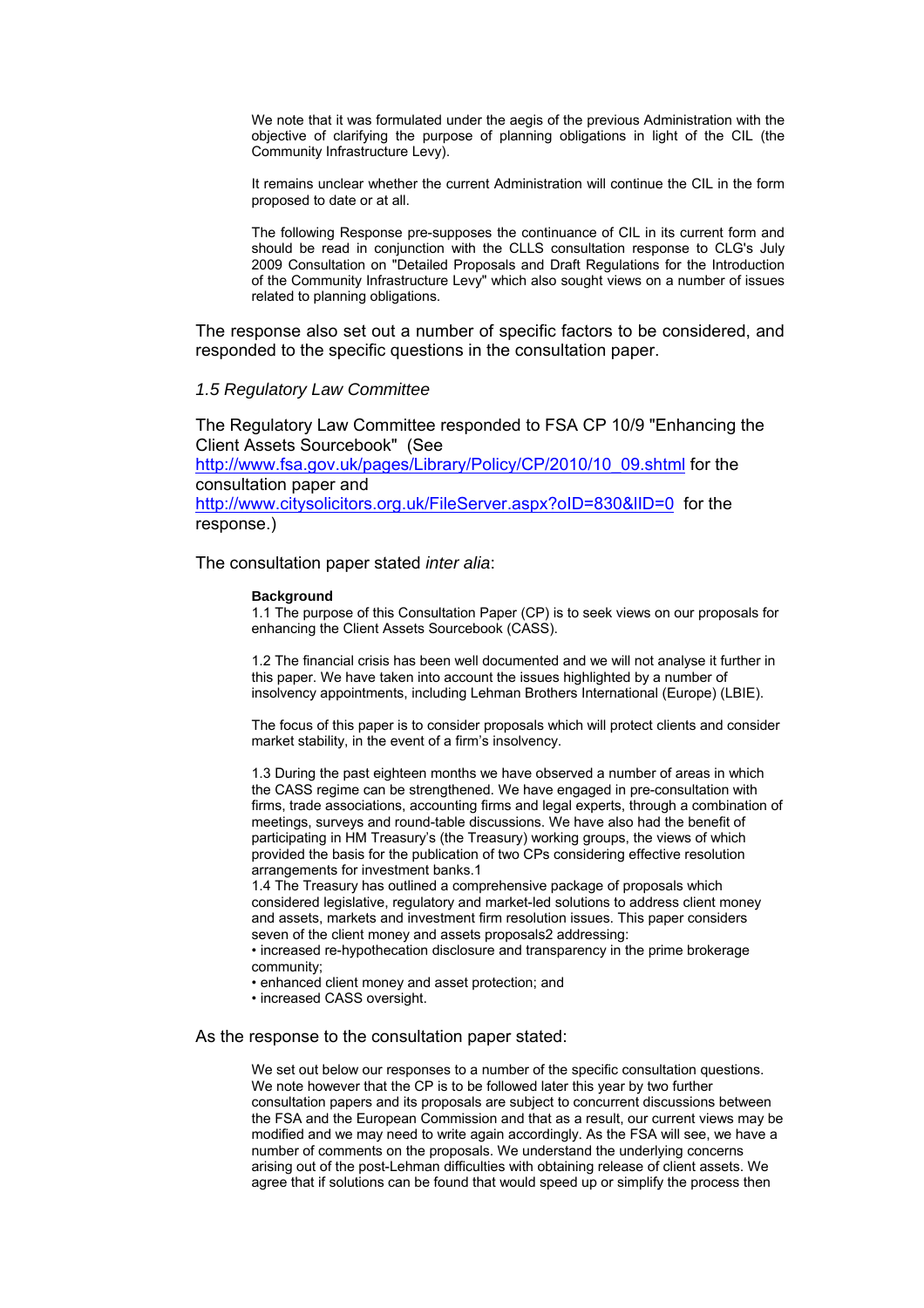they should be seriously considered, but there are other important factors that need to be taken into account. These include the fact that arrangements for holding securities and settling transactions will frequently involve complex operational and crossjurisdictional issues, and that it is important that the measures do not lead to an increase in systemic risk because they prevent providers of core market services from properly protecting their own exposures to clients.

Chapter 2 of the CP: Increasing re-hypothecation disclosure and transparency in the prime brokerage community

General observations

1

We are concerned by FSA's suggestion at paragraph 2.2 of the CP that it will consider whether the proposals in this chapter should apply "to other market participants who enter into rights of use arrangements to ensure there is a level playing field in the market". This is worrying if it results in extra obligations for a much wider range of services than just prime brokerage. Conversely, we note that the additional client money and lien restrictions in Chapter 3 of the CP are proposed for all UK authorised firms and not just prime brokers. In light of this difference, we would ask FSA to confirm the intended scope of its proposals.

The Committee also responded to the part of FSA CP10/10: Quarterly consultation No.24 regarding Proposed changes to the controllers regime in the Supervision manual (SUP). (See

[http://www.fsa.gov.uk/pages/Library/Policy/CP/2010/10\\_10.shtml](http://www.fsa.gov.uk/pages/Library/Policy/CP/2010/10_10.shtml) for the consultation paper and

<http://www.citysolicitors.org.uk/FileServer.aspx?oID=822&lID=0> for the response.) The consultation paper stated, *inter alia*:

> 10.2 It is highly desirable for both firms and us to have as much clarity as possible regarding the controllers' regime. We believe that following implementation of the Directive there is one issue on which guidance is needed. This relates to acting in concert and deemed voting power.

> 10.3 Specifically we would like to clarify when shares or voting power should be aggregated for the purpose of determining whether, as a result of this aggregation, someone who decides to acquire or increase control needs to give notice to us in writing before making the acquisition.

10.4 We have therefore drafted Handbook guidance for the benefit of all controllers and potential controllers. This describes our proposed approach to acting in concert and deemed voting power. It outlines our position on these issues with illustrative examples in question and answer format.

10.5 Although the EU Level 3 Committees have provided some guidance on the phrase 'acting in concert', this guidance (the L3 guidance) is not intended to be comprehensive or to define the scope of who needs to notify the competent authorities. The draft guidance we have outlined in this consultation is not intended to replace the L3 guidance, but to supplement it.

...10.9… By providing this guidance, we expect the role of those acting in concert to be more clearly defined. This will allow greater clarity concerning when to disclose relationships to us, which may otherwise undermine market confidence.

The Committee's response stated *inter alia* that:

....1.4 This response has been prepared by the Society's Standing Committee on Company Law and the Regulatory Committee of the City of London Law Society. This response is supported by the Law Reform Committee of the General Council of the Bar.

1.5 This document uses the FSA's numbering for ease of reference. In addition to commenting on the proposed changes to Chapter 11 of the Supervision Manual, we are also raising a number of issues in relation to Part XII Financial Services and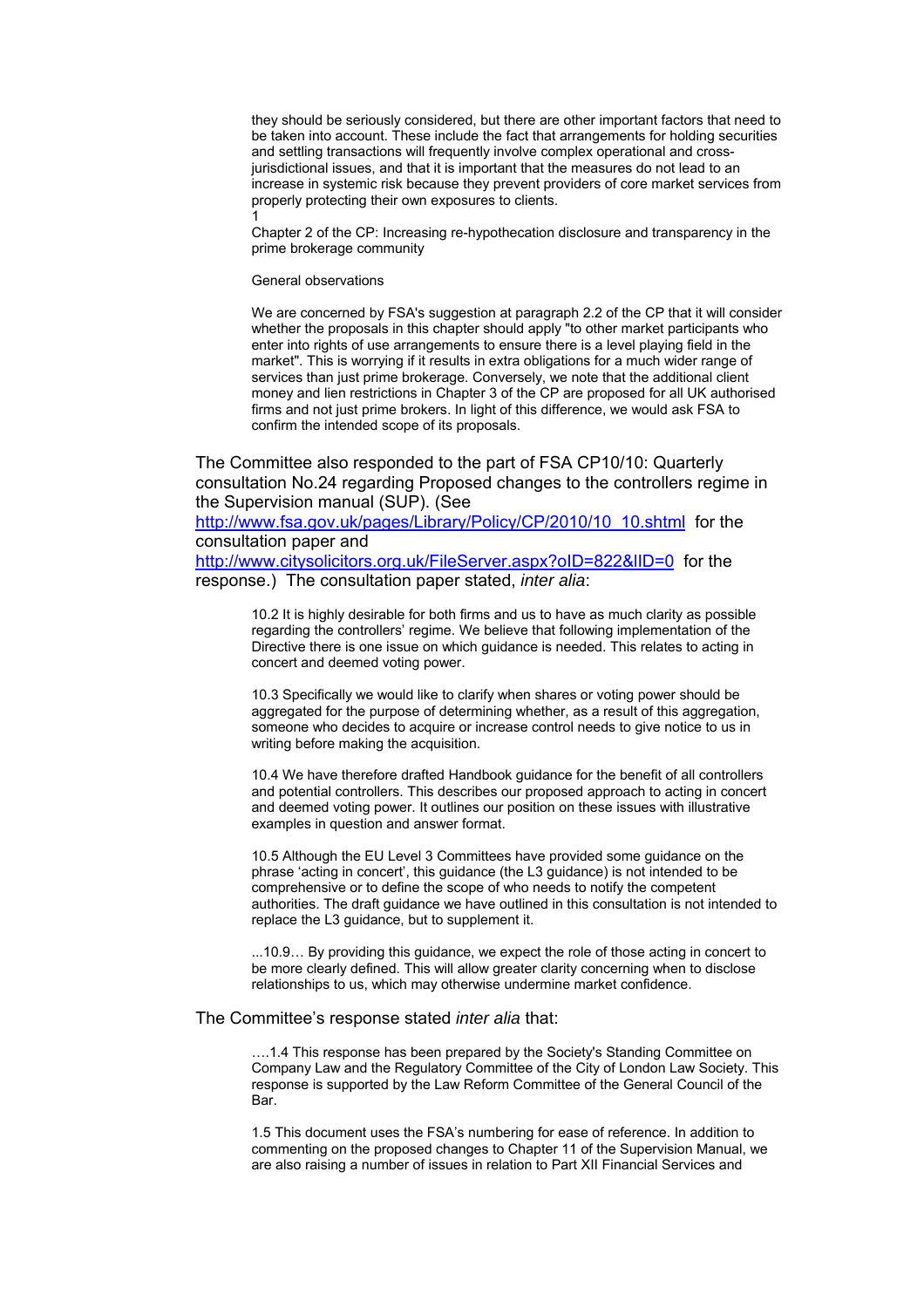Markets Act 2000 (FSMA) which could usefully be addressed when a legislative opportunity arises. These issues are set out in Section 4.

### 2. SUMMARY OF KEY COMMENTS

- 2.1 Our principal comments are as follows:
- (a) given its context in the various directives amended by the Acquisitions Directive and the purpose of the "qualifying holdings" provisions in those directives and the controller regime more generally, we are firmly of the view that the "acting in concert" wording is designed to capture situations where two or more persons act together in their acquisition of, and the ongoing exercise of rights relating to, an interest in a financial services firm. Each acquirer is attributed with the shares or voting power held by the other because of their continuing relationship with each other. It follows from this that an agreement should have three key elements if the parties to it are to be treated as "acting in concert" for the purposes of Part XII FSMA:
	- (i) the contemplated acquisition of shares or voting power;
	- (ii) the imposition of restrictions on the parties to the agreement in relation to the exercise generally (rather than on specific issues) of the voting power, or the rights attaching to shares, held by them (including those so acquired); and
	- (iii) (iii) an ongoing or durable nature.

In this regard, the approach in the answer to Question 5 in the proposed guidance is helpful, since it recognises the second and third elements above. However, we strongly disagree with the FSA's approach in the proposed guidance in relation to the first element above. The concept of "acting in concert" is not relevant in a situation where parties who already hold relevant shares or voting power simply come together to act in relation to their respective holdings. The question in this situation is whether the parties have made an agreement within section 422(5)(a)(i) FSMA (a Common Policy Agreement) rather than whether they are acting in concert.

- (b) for the reasons indicated above, we also strongly disagree with the FSA's approach to the analysis of "acting in concert" in another key respect. In section 178 FSMA, the expression "acting in concert" is not designed to catch situations where two or more persons come together solely to acquire ownership but (following that acquisition) make ownership and voting decisions separately.s In a number of places (for instance, the answer to Question 14), the guidance incorrectly focuses on matters which are not relevant, such as the manner of acquisition and the arrangements relating to that acquisition. Instead, the guidance needs to concentrate (as in the answer to Question 5) on the proposed ongoing relationship between the parties following an acquisition;
- (c) we do not believe that parties to restrictions on the transfer of shares are acting in concert merely by being party to such restrictions. As indicated above, "acting in concert" implies an agreement to act together in the ongoing exercise of rights relating to an interest in a financial services firm - i.e. an ongoing 'control' arrangement.

…2.3 We believe that the FSA's approach is out of line with the approach taken in other European jurisdictions…

…2.4 As indicated above, we disagree with some key aspects of the analysis in the paper and do not believe it to be consistent with the Acquisitions Directive. In any event we consider that the FSA should have conducted a cost benefit analysis since we believe that, if the FSA maintains the view expressed under Question 14, then there will be a material new burden and firms and the FSA will face significant additional costs, compared with the position which would arise under the approach which we believe to be correct. Firms and their advisers will have to consider a significant number of people as potential controllers, with the attendant need for advice and completion of forms (which themselves are complex). There will be more questions to the change of control team and a significant amount of processing required. We think the FSA should have taken more steps to understand the likely impact of its proposals, on the FSA as well as on firms. The members of our